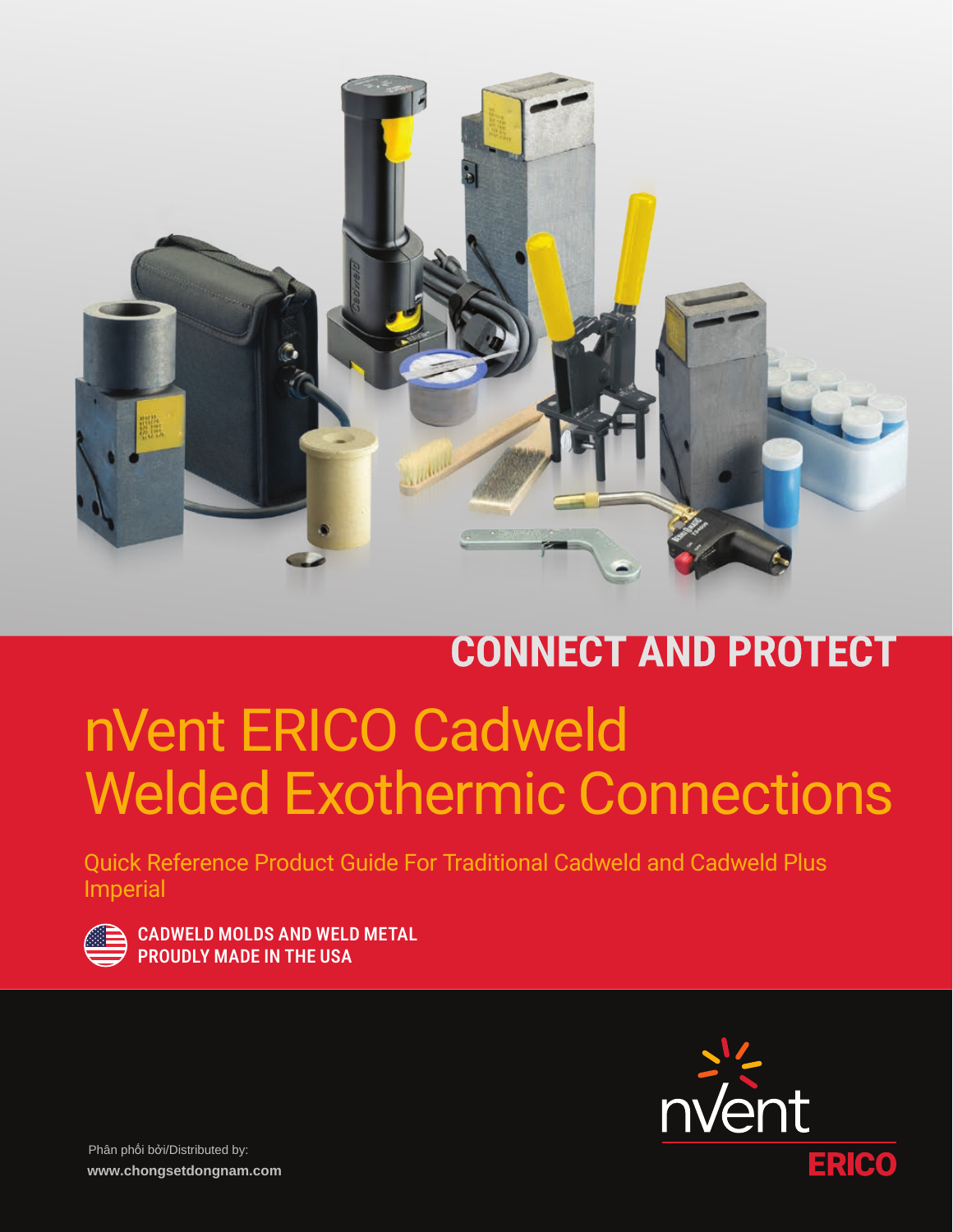### Introduction

Cadweld was the first exothermic connection to the market, patented in 1938. Cadweld Plus was introduced in 2003 with the first electronic ignition for exothermic welding. This guide provides a quick overview to often-used molds, weld metal and accessories for both traditional nVent ERICO Cadweld and nVent ERICO Cadweld Plus ignition methods. For a more complete listing of nVent ERICO Cadweld products, please visit Cadweld.com.

nVent ERICO Cadweld Plus Welding Material consists of copper oxide and aluminum granular particles. Plus simplifies the method of making exothermic connections by packaging weld metal into an integrated cup, eliminating the need for starting material or a separate metal disk. With the nVent ERICO Cadweld Plus Impulse Exothermic Welding Control Unit, welds can be completed up to 15 feet away.

nVent ERICO Cadweld Welding Material also consists of copper oxide and aluminum granular particles and is packaged in a blue tube, with a fine copper oxide and aluminum material called starting material at the bottom of each plastic tube. Welding material is sold along with metal disks.

nVent ERICO Cadweld One Shot and nVent ERICO Cadweld Plus One Shot come in a convenient, single-use package to make a connection without a graphite mold. One Shot connection are range-taking for conductors and eliminate the need to preheat the graphite mold.

**Control Unit** 

nVent ERICO Cadweld Exolon produces the same permanent bonds as traditional Cadweld or Cadweld Plus without smoke and other emissions. Exolon molds and welding material can be ordered by adding and XL prefix to the part number.

Please contact nVent or visit **Cadweld.com** for more information.

#### **TABLE OF CONTENTS**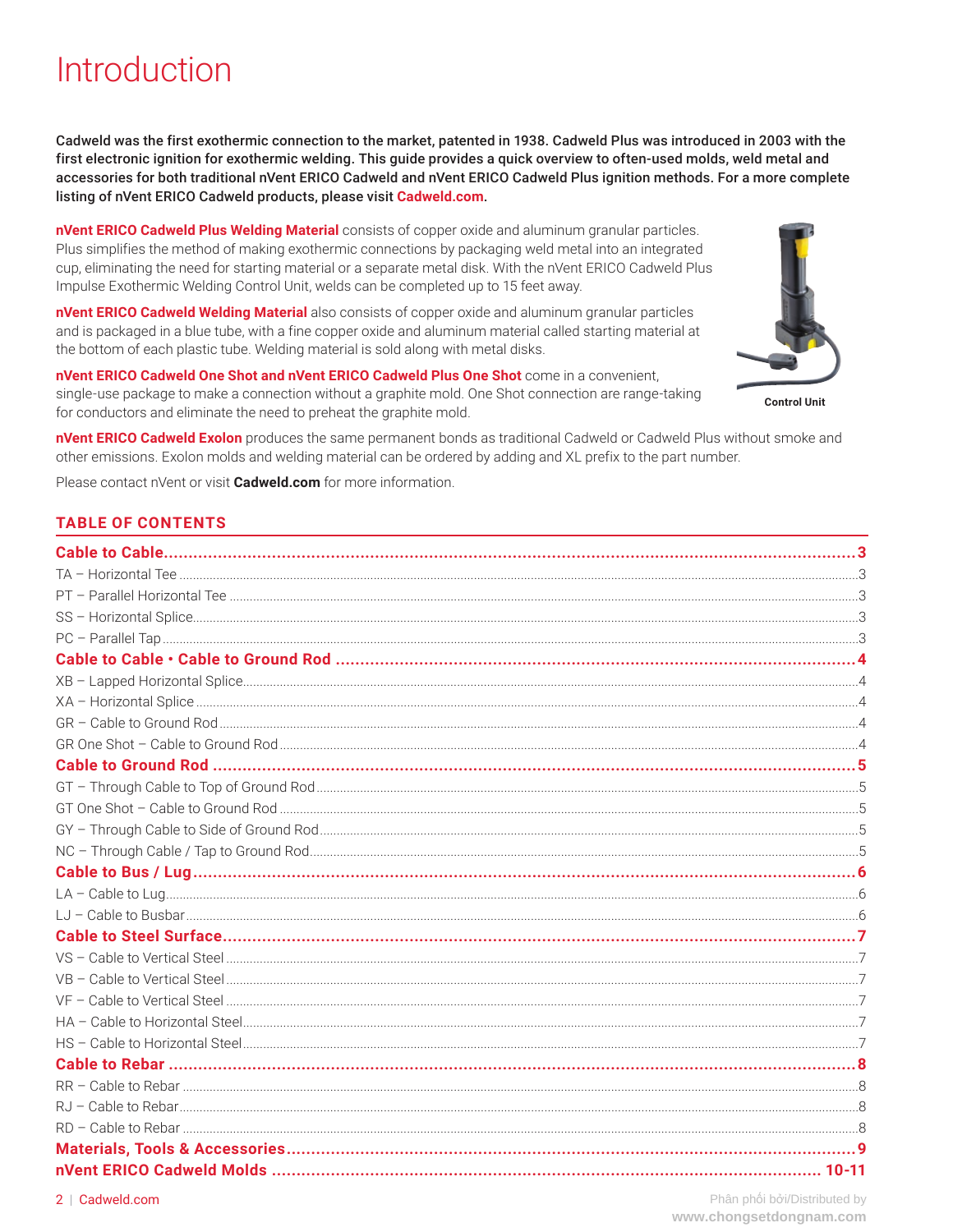### <span id="page-2-0"></span>Cable to Cable



#### **TA – HORIZONTAL TEE**

| <b>Conductor</b> |                |                | <b>Welding</b>                   | <b>Cadweld</b>                             |
|------------------|----------------|----------------|----------------------------------|--------------------------------------------|
| <b>Run</b>       | <b>Tap</b>     | <b>Mold</b>    | <b>Material</b><br>$(Qty)$ $P/N$ | <b>Plus Welding</b><br><b>Material P/N</b> |
| $\overline{4}$   | 6              | TAC1L1H        | 32                               | 32PLUSF20                                  |
|                  | 4              | TAC1L1L        | 32                               | 32PLUSF20                                  |
| 2 SOL            | 2 SOL          | TAC1T1T        | 45                               | 45PLUSF20                                  |
| $\overline{2}$   | 4              | TAC1V1L        | 45                               | 45PLUSF20                                  |
|                  | $\overline{2}$ | TAC1V1V        | 45                               | 45PLUSF20                                  |
| 1/0              | $\overline{4}$ | TAC2C1L        | 45                               | 45PLUSF20                                  |
|                  | $\overline{2}$ | TAC2C1V        | 45                               | 45PLUSF20                                  |
|                  | 1/0            | TAC2C2C        | 90                               | 90PLUSE20                                  |
|                  | 4/0            | TAC2C2Q        | 115                              | 115PLUSF20                                 |
| 2/0              | 4              | TAC2G1L        | 45                               | 45PLUSF20                                  |
|                  | $\overline{2}$ | TAC2G1V        | 45                               | 45PLUSF20                                  |
|                  | 1/0            | TAC2G2C        | 90                               | 90PLUSF20                                  |
|                  | 2/0            | TAC2G2G        | 90                               | 90PLUSF20                                  |
|                  | 4/0            | <b>TAC2G2Q</b> | 115                              | 115PLUSF20                                 |
| 3/0              | $\overline{2}$ | TAC2L1V        | 45                               | 45PLUSF20                                  |
|                  | 1/0            | TAC2L2C        | 90                               | 90PLUSF20                                  |
|                  | 2/0            | TAC2L2G        | 90                               | 90PLUSF20                                  |
|                  | 3/0            | TAC2L2L        | 115                              | 115PLUSF20                                 |
| 4/0 SOL          | 4/0 SOL        | TAC2P2P        | 150                              | 150PLUSF20                                 |
| 4/0              | 4              | TAC2Q1L        | 90                               | 90PLUSE20                                  |
|                  | $\overline{2}$ | TAC2Q1V        | 90                               | 90PLUSF20                                  |
|                  | 1/0            | TAC2Q2C        | 90                               | 90PLUSF20                                  |
|                  | 2/0            | <b>TAC2Q2G</b> | 90                               | 90PLUSF20                                  |
|                  | 3/0            | TAC2Q2L        | 115                              | 115PLUSF20                                 |
|                  | 4/0            | <b>TAC2020</b> | 150                              | 150PLUSF20                                 |
|                  | 350            | TAC203A        | 150                              | 150PLUSF20                                 |
|                  | 500            | <b>TAC2Q3Q</b> | 150                              | 150PLUSF20                                 |
| 250              | 2/0            | TAC2V2G        | 90                               | 90PLUSF20                                  |
|                  | 4/0            | TAC2V2Q        | 150                              | 150PLUSF20                                 |
|                  | 250            | TAC2V2V        | 150                              | 150PLUSF20                                 |
| 350              | 4/0            | TAC3D2Q        | 150                              | 150PLUSF20                                 |
|                  | 350            | TAC3D3D        | 200                              | 200PLUSF20                                 |



### **PT – PARALLEL HORIZONTAL TEE**

**Pro tip**: The PT connection is the most versatile mold in the Cadweld line. Mold can be used to make a parallel through or a splice or a "T" or "X" by bending cable.

| <b>Conductor</b>         |                |                | Welding                          | <b>Cadweld</b>                             |
|--------------------------|----------------|----------------|----------------------------------|--------------------------------------------|
| <b>Run</b>               | <b>Tap</b>     | <b>Mold</b>    | <b>Material</b><br>$(Qty)$ $P/N$ | <b>Plus Welding</b><br><b>Material P/N</b> |
| 2 SOL                    | 2 SOL          | PTC1T1T        | 65                               | 65PLUSF20                                  |
| $\overline{\phantom{0}}$ | 2              | PTC1V1V        | 65                               | 65PLUSF20                                  |
| 1/0                      | 1/0            | PTC2C2C        | 90                               | 90PLUSF20                                  |
|                          | 4/0            | PTC2C20        | 150                              | 150PLUSF20                                 |
|                          | 2 SOL          | PTC2G1T        | 90                               | 90PLUSF20                                  |
|                          | $\mathfrak{D}$ | PTC2G1V        | 90                               | 90PLUSF20                                  |
| 2/0                      | 1/0            | PTC2G2C        | 115                              | 115PLUSE20                                 |
|                          | 2/0            | PTC2G2G        | 115                              | 115PLUSF20                                 |
|                          | 4/0            | PTC2G20        | 150                              | <b>150PLUSF20</b>                          |
| 3/0                      | 1/0            | <b>PTC2L2C</b> | 115                              | 115PLUSF20                                 |
|                          | 3/0            | <b>PTC2L2L</b> | 150                              | 150PLUSE20                                 |
|                          | 1/0            | <b>PTC202C</b> | 150                              | 150PLUSE20                                 |
|                          | 2/0            | PTC2Q2G        | 150                              | 150PLUSF20                                 |
| 4/0                      | 3/0            | PTC2Q2L        | 200                              | 200PLUSF20                                 |
|                          | 4/0            | PTC2Q2Q        | 200                              | 200PLUSF20                                 |



#### **SS – HORIZONTAL SPLICE**

| <b>Conductor</b> | <b>Mold</b>        | Welding<br><b>Material</b><br>$(Qty)$ $P/N$ | <b>Cadweld</b><br><b>Plus Welding</b><br><b>Material P/N</b> |
|------------------|--------------------|---------------------------------------------|--------------------------------------------------------------|
| 4                | SST <sub>1</sub> L | 25                                          | 25PLUSE20                                                    |
| 2 SOL            | SST1T              | 32                                          | 32PLUSF20                                                    |
| 2                | SST <sub>1V</sub>  | 32                                          | 32PLUSE20                                                    |
| 1/0              | SSC <sub>2C</sub>  | 45                                          | 45PLUSF20                                                    |
| 2/0              | SSC <sub>2G</sub>  | 65                                          | 65PLUSF20                                                    |
| 3/0              | SSC <sub>2</sub> L | 90                                          | 90PLUSF20                                                    |
| 4/0              | SSC <sub>20</sub>  | 90                                          | 90PLUSE20                                                    |
| 250              | SSC <sub>2V</sub>  | 115                                         | 115PLUSF20                                                   |



### **PC – PARALLEL TAP**

| <b>Conductor</b> |                |                | <b>Welding</b>                   | <b>Cadweld</b>                             |
|------------------|----------------|----------------|----------------------------------|--------------------------------------------|
| <b>Run</b>       | Tap            | <b>Mold</b>    | <b>Material</b><br>$(Qty)$ $P/N$ | <b>Plus Welding</b><br><b>Material P/N</b> |
| 6 SOL            | 6 SOL          | PCC1G1G        | 25                               | 25PLUSF20                                  |
| 6                | 6              | PCC1H1H        | 25                               | 25PLUSF20                                  |
| 2 SOL            | 2 SOL          | PCC1T1T        | 65                               | 65PLUSE20                                  |
| $\mathfrak{D}$   | $\mathfrak{D}$ | PCC1V1V        | 65                               | 65PLUSF20                                  |
|                  | 6              | PCC1T1G        | 32                               | 32PLUSF20                                  |
| 1/0              | 6              | PCC2C1H        | 45                               | 45PLUSE20                                  |
|                  | 6 SOL          | PCC2G1G        | 65                               | 65PLUSF20                                  |
| 2/0              | 6              | PCC2G1H        | 65                               | 65PLUSF20                                  |
|                  | $\mathfrak{D}$ | PCC2G1V        | 90                               | 90PLUSF20                                  |
| 3/0              | 6              | PCC2L1H        | 90                               | 90PLUSE20                                  |
|                  | 6 SOL          | <b>PCC201G</b> | 90                               | 90PLUSE20                                  |
|                  | 6              | PCC2Q1H        | 90                               | 90PLUSF20                                  |
| 4/0              | $2$ SOL        | PCC2Q1T        | 115                              | 115PLUSF20                                 |
|                  | $\mathfrak{D}$ | PCC2Q1V        | 115                              | 115PLUSF20                                 |
|                  | 4              | PCC2Q1L        | 90                               | 90PLUSF20                                  |
|                  | 4/0            | <b>PCC2Q2Q</b> | 150                              | 150PLUSF20                                 |

| Handle Clamp / Frame (See Page 10) |                            |  |  |
|------------------------------------|----------------------------|--|--|
| <b>Price Key</b>                   | <b>Notes</b>               |  |  |
|                                    | REQUIRES L160 HANDLE CLAMP |  |  |
|                                    | INCLUDES B399A FRAME       |  |  |

Phân phối bởi/Distributed by: **www.chongsetdongnam.com**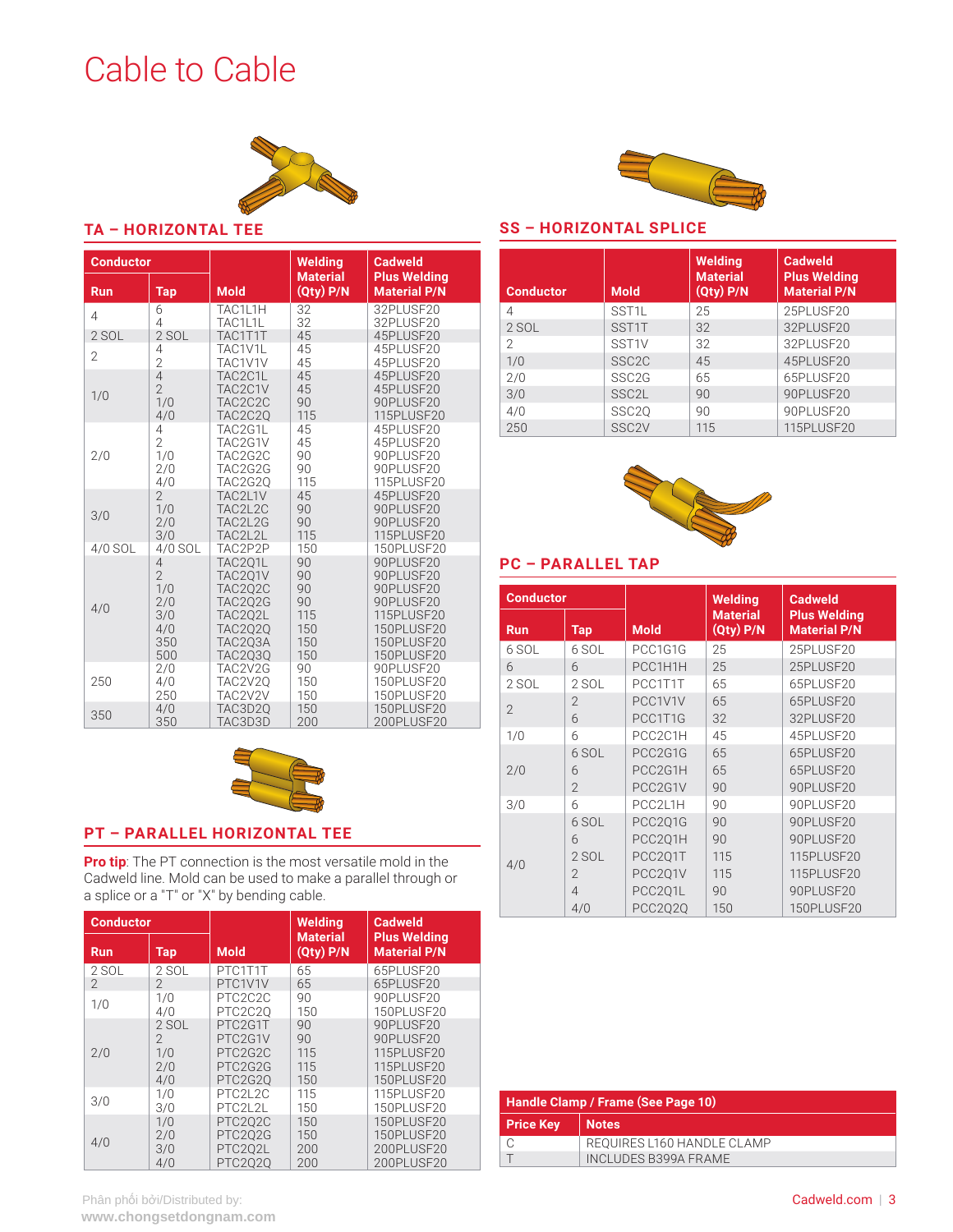### <span id="page-3-0"></span>Cable to Cable • Cable to Ground Rod





**Welding Material (Qty) P/N**

**Cadweld Plus Welding Material P/N**

**GR – CABLE TO GROUND ROD**

**Size Mold**

**Cable** 

**Ground Rod Size**

#### **XB – LAPPED HORIZONTAL SPLICE**

| <b>Conductor</b> |            |                | <b>Welding</b>                   | <b>Cadweld</b>                             |
|------------------|------------|----------------|----------------------------------|--------------------------------------------|
| <b>Run</b>       | <b>Tap</b> | <b>Mold</b>    | <b>Material</b><br>$(Qty)$ $P/N$ | <b>Plus Welding</b><br><b>Material P/N</b> |
| 6 SOL            | 6 SOL      | XBP1G1G        | 32                               | 32PLUSF20                                  |
| $\overline{4}$   | 4          | XBC1L1L        | 65                               | 65PLUSE20                                  |
| $\mathfrak{D}$   | 2          | XBC1V1V        | 90                               | 90PLUSF20                                  |
| 1/0              | 1/0        | XBO2C2C        | 150                              | 150PLUSF20                                 |
| 2/0              | 2/0        | XBO2G2G        | 200                              | 200PLUSF20                                 |
| 4/0              | 2/0        | <b>XBO2O2G</b> | 200                              | 200PLUSE20                                 |
|                  | 4/0        | XBQ2Q2Q        | 250                              | 250PLUSF20                                 |
| 250              | 250        | XBO2V2V        | (2) 150                          | 300PLUSF20                                 |
| 350              | 350        | XBZ3D3D        | 500                              | 500PLUSF20                                 |
| 500              | 500        | XBZ3030        | (3) 250                          | 750PLUSF20                                 |



#### 5/8" Copperbonded Sectional (threaded) or Plain 6 SOL GRT161G 32 32PLUSF20 32 PLUSE 20 4 SOL GRT161K 32 32PLUSF20 4 GRT161L 32 32PLUSF20<br>2 SOL GRC161T 65 65PLUSF20 2 SOL GRC161T 65 65PLUSF20<br>2 GRC161V 65 65PLUSF20 2 GRC161V 65 65PLUSF20<br>1/0 GRC162C 90 90PLUSF20 90 90PLUSF20<br>1/0 90PLUSF20 2/0 GRC162G 90 90PLUSF20<br>3/0 GRC162L 90 90PLUSF20 3/0 GRC162L 90 90PLUSF20<br>4/0 GRC1620 90 90PLUSF20 4/0 GRC162Q 90 90PLUSF20<br>250 GRC162V 90 90PLUSF20 250 GRC162V 90 90PLUSF20<br>500 GRC1630 115 115PLUSF20 500 GRC163Q 115 115PLUSF20 3/4" Copperbonded Sectional (threaded) or Plain 6 GRT181G 32 32PLUSF20<br>6 GRT181H 32 32PLUSF20 6 GRT181H 32 32PLUSF20 4 SOL GRP181K 45 45PLUSF20<br>4 GRP181L 45 45PLUSF20 4 GRP181L 45 45PLUSF20<br>2 SOL GRC181T 90 90PLUSF20 2 SOL GRC181T 90 90PLUSF20<br>2 GRC181V 90 90PLUSF20 2 GRC181V 90 90PLUSF20<br>1/0 GRC182C 90 90PLUSF20 1/0 GRC182C 90 90PLUSF20<br>2/0 GRC182G 90 90PLUSF20 2/0 GRC182G 90 90PLUSF20<br>3/0 GRC182L 90 90PLUSF20 90 90PLUSF20 4/0 GRC182Q 90 90PLUSF20<br>250 GRC182V 90 90PLUSF20 250 GRC182V 90 90PLUSF20<br>500 GRC183Q 150 150PLUSF20 150 PLUSF20

#### **XA – HORIZONTAL SPLICE**

**Pro tip**: XB molds are preferred over XA molds, as they do not require cutting and gapping the secondary conductor.

| <b>Conductor</b> |                |                                   | <b>Welding</b>                   | <b>Cadweld</b>                             |
|------------------|----------------|-----------------------------------|----------------------------------|--------------------------------------------|
| <b>Run</b>       | Tap            | <b>Mold</b>                       | <b>Material</b><br>$(Qty)$ $P/N$ | <b>Plus Welding</b><br><b>Material P/N</b> |
| 4                | 4              | XAC1L1L                           | 45                               | 65PLUSF20                                  |
| $\mathfrak{D}$   | $\mathfrak{D}$ | XAC1V1V                           | 65                               | 65PLUSF20                                  |
| 1/0              | 1/0            | XAC <sub>2</sub> C <sub>2</sub> C | 90                               | 90PLUSF20                                  |
| 2/0              | 2/0            | XAC2G2G                           | 115                              | 115PLUSF20                                 |
| 3/0              | 3/0            | XAC2L2L                           | 150                              | 150PLUSF20                                 |
|                  | 2/0            | XAC202G                           | 150                              | 150PLUSF20                                 |
| 4/0              | 4/0            | XAC2020                           | 200                              | 200PLUSF20                                 |
| 250              | 4/0            | XAC2V20                           | 200                              | 200PLUSE20                                 |
|                  | 250            | XAC2V2V                           | 200                              | 200PLUSF20                                 |
| 350              | 350            | XAC3D3D                           | 250                              | 250PLUSF20                                 |
|                  | 4/0            | XAD3Q2Q                           | (2) 150                          | 300PLUSF20                                 |
| 500              | 500            | XAD3030                           | 500                              | 500PLUSF20                                 |

| Handle Clamp / Frame (See Page 10) |                             |  |  |
|------------------------------------|-----------------------------|--|--|
| <b>Price Key</b>                   | <b>Notes</b>                |  |  |
| C                                  | REQUIRES L160 HANDLE CLAMP  |  |  |
| P                                  | <b>INCLUDES B399C FRAME</b> |  |  |
|                                    | <b>INCLUDES B399A FRAME</b> |  |  |
| D                                  | REQUIRES L159 HANDLE CLAMP  |  |  |
| Ω                                  | REQUIRES L160 HANDLE CLAMP  |  |  |
| 7                                  | REQUIRES L159 HANDLE CLAMP  |  |  |



#### **GR ONE SHOT – CABLE TO GROUND ROD**

**Pro tip**: nVent ERICO Cadweld One Shot comes in a convenient, single-use package to make a connection without a graphite mold. No need to preheat mold and the mold is range-taking for conductors.

| <b>Earth Rod</b><br><b>Size</b> | <b>Cable</b><br>Size,<br><b>Solid</b> | <b>Cable Size,</b><br><b>Stranded</b> | <b>Cadweld</b><br><b>One Shot</b><br>P/N | <b>Cadweld Plus</b><br><b>One Shot P/N</b> |
|---------------------------------|---------------------------------------|---------------------------------------|------------------------------------------|--------------------------------------------|
| 5/8"                            | #4.#3                                 | #6,#4                                 | GR1161L                                  | GR1161LPLUS                                |
| Copper-                         | #2, #1                                | #3, #2                                | GR1161V                                  | GR1161VPLUS                                |
| bonded<br>Sectional             | 1/0, 2/0                              | #1, 1/0                               | GR1162C                                  | GR1162CPLUS                                |
| (threaded)                      |                                       | 2/0                                   | GR1162G                                  | GR1162GPLUS                                |
| or Plain                        |                                       | 3/0, 4/0                              | GR11620                                  | GR1162QPLUS                                |
| 3/4"                            | #4.#3                                 | #6.#4                                 | GR1181L                                  | GR1181LPLUS                                |
| Copper-                         | #2, #1                                | #3, #2                                | GR1181V                                  | GR1181VPLUS                                |
| bonded<br>Sectional             | 1/0, 2/0                              | #1, 1/0                               | GR1182C                                  | GR1182CPLUS                                |
| (threaded)                      |                                       | 2/0                                   | GR1182G                                  | GR1182GPLUS                                |
| or Plain                        |                                       | 3/0, 4/0                              | GR11820                                  | GR11820PLUS                                |

Weld material included with One Shot. Sleeves not optional, must use the sleeves that come with the One Shot ordered.

**Additional nVent ERICO Cadweld One Shot connections to ground rods available on [Cadweld.com](http://Cadweld.com).**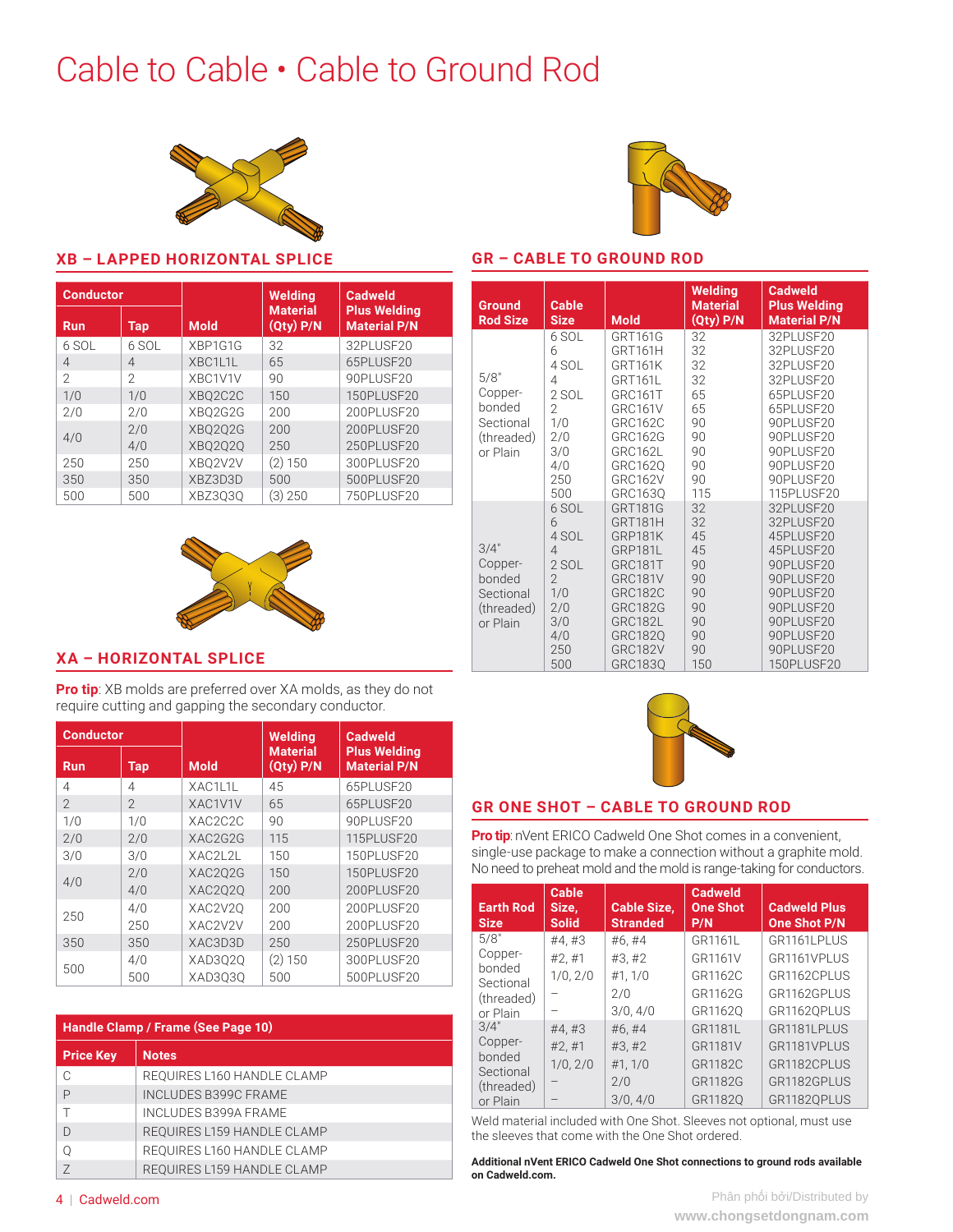### <span id="page-4-0"></span>Cable to Ground Rod





#### **GT – THROUGH CABLE TO TOP OF GROUND ROD**

**Pro tip**: A GT mold can also be used to make a GR connection by stopping the cable at the outside edge of the mold.

| <b>Ground</b><br><b>Rod Size</b>                                 | <b>Cable</b><br><b>Size</b>                                                     | <b>Mold</b>                                                                                                | Welding<br><b>Material</b><br>$(Qty)$ $P/N$                    | <b>Cadweld</b><br><b>Plus Welding</b><br><b>Material P/N</b>                                                                         |
|------------------------------------------------------------------|---------------------------------------------------------------------------------|------------------------------------------------------------------------------------------------------------|----------------------------------------------------------------|--------------------------------------------------------------------------------------------------------------------------------------|
| 5/8"<br>Copper-<br>bonded<br>Sectional<br>(threaded)<br>or Plain | 6<br>4<br>2 SOL<br>2<br>1/0<br>2/0<br>3/0<br>4/0<br>250<br>500                  | GTT161G<br>GTT161L<br>GTC161T<br>GTC161V<br>GTC162C<br>GTC162G<br>GTC162L<br>GTC162Q<br>GTC162V<br>GTC163Q | 32<br>32<br>90<br>90<br>90<br>115<br>115<br>115<br>150<br>250  | 32PLUSE20<br>32PLUSE20<br>90PLUSF20<br>90PLUSF20<br>90PLUSF20<br>115PLUSF20<br>115PLUSF20<br>115PLUSF20<br>150PLUSF20<br>250PLUSF20  |
| 3/4"<br>Copper-<br>bonded<br>Sectional<br>(threaded)<br>or Plain | 6 SOL<br>6<br>2 SOL<br>$\overline{2}$<br>1/0<br>2/0<br>3/0<br>4/0<br>250<br>500 | GTP181G<br>GTP181H<br>GTC181T<br>GTC181V<br>GTC182C<br>GTC182G<br>GTC182L<br>GTC182Q<br>GTC182V<br>GTC1830 | 45<br>45<br>90<br>90<br>115<br>115<br>115<br>115<br>150<br>250 | 45PLUSF20<br>45PLUSF20<br>90PLUSF20<br>90PLUSF20<br>115PLUSF20<br>115PLUSF20<br>115PLUSF20<br>115PLUSF20<br>150PLUSF20<br>200PLUSF20 |

### **GY – THROUGH CABLE TO SIDE OF GROUND ROD**

**Pro tip**: The GY connection allows you to make a connection and then finish driving the ground rod.

| <b>Ground</b><br><b>Rod Size</b>                                 | Cable<br><b>Size</b>                                                    | <b>Mold</b>                                                                                                                 | Welding<br><b>Material</b><br>$(Qty)$ $P/N$               | Cadweld<br><b>Plus Welding</b><br><b>Material P/N</b>                                                                    |
|------------------------------------------------------------------|-------------------------------------------------------------------------|-----------------------------------------------------------------------------------------------------------------------------|-----------------------------------------------------------|--------------------------------------------------------------------------------------------------------------------------|
| 5/8"<br>Copper-<br>bonded<br>Sectional<br>(threaded)<br>or Plain | 2 SOL<br>2<br>1/0<br>2/0<br>3/0<br>4/0<br>250<br>350<br>500             | GYR <sub>161</sub> T<br><b>GYR161V</b><br>GYR162C<br>GYR162G<br>GYR162L<br>GYR1620<br>GYR162V<br>GYR163D<br>GYF1630         | 90<br>90<br>115<br>115<br>150<br>150<br>150<br>250<br>400 | 90PLUSF20<br>90PLUSF20<br>115PLUSE20<br>115PLUSE20<br>150PLUSE20<br>150PLUSF20<br>150PLUSF20<br>250PLUSE20<br>400PLUSE20 |
| 3/4"<br>Copper-<br>bonded<br>Sectional<br>(threaded)<br>or Plain | 2 SOL<br>$\mathcal{P}$<br>1/0<br>2/0<br>3/0<br>4/0<br>250<br>350<br>500 | GYR181T<br>GYR181V<br><b>GYR182C</b><br><b>GYR182G</b><br><b>GYR182L</b><br>GYR1820<br><b>GYR182V</b><br>GYR283D<br>GYF1830 | 90<br>90<br>115<br>115<br>150<br>150<br>200<br>300<br>500 | 90PLUSF20<br>90PLUSF20<br>115PLUSF20<br>115PLUSF20<br>150PLUSF20<br>150PLUSF20<br>200PLUSF20<br>300PLUSE20<br>500PLUSF20 |





#### **NC – THROUGH CABLE / TAP TO GROUND ROD**

**Pro tip**: An NC mold can be used to make a "T" to top of rod by bending the tap cable.

| Ground<br><b>Rod Size</b>                                        | Cable<br><b>Size</b>                          | <b>Mold</b>                                                                                    | Welding<br><b>Material</b><br>(Qtv) P/N      | <b>Cadweld</b><br><b>Plus Welding</b><br><b>Material P/N</b>                                  |
|------------------------------------------------------------------|-----------------------------------------------|------------------------------------------------------------------------------------------------|----------------------------------------------|-----------------------------------------------------------------------------------------------|
| 5/8"<br>Copper-<br>bonded<br>Sectional<br>(threaded)<br>or Plain | 2 SOL<br>2<br>1/0<br>2/0<br>3/0<br>4/0        | NCR161T<br>NCR161V<br><b>NCR162C</b><br><b>NCR162G</b><br><b>NCR162L</b><br><b>NCR1620</b>     | 115<br>115<br>150<br>200<br>250<br>250       | 115PLUSE20<br>115PLUSE20<br>150PLUSE20<br>200PLUSE20<br>250PLUSF20<br>250PLUSF20              |
| 3/4"<br>Copper-<br>bonded<br>Sectional<br>(threaded)<br>or Plain | 6<br>$2$ SOL<br>2<br>1/0<br>2/0<br>3/0<br>4/0 | NCR181H<br>NCR181T<br>NCR181V<br><b>NCR182C</b><br><b>NCR182G</b><br>NCR182L<br><b>NCR1820</b> | 90<br>115<br>115<br>150<br>200<br>250<br>250 | 90PLUSF20<br>115PLUSF20<br>115PLUSF20<br>150PLUSF20<br>200PLUSF20<br>250PLUSF20<br>250PLUSF20 |

| Handle Clamp / Frame (See Page 10) |                            |  |  |  |
|------------------------------------|----------------------------|--|--|--|
| <b>Price Key</b><br><b>Notes</b>   |                            |  |  |  |
| C                                  | REQUIRES L160 HANDLE CLAMP |  |  |  |
|                                    | REQUIRES L160 HANDLE CLAMP |  |  |  |
|                                    | INCLUDES B399A FRAME       |  |  |  |
|                                    | REQUIRES L159 HANDLE CLAMP |  |  |  |

#### **GT ONE SHOT – CABLE TO GROUND ROD**

**Pro tip:** nVent ERICO Cadweld One Shot comes in a convenient, single-use package to make a connection without a graphite mold. No need to preheat mold and the mold is range-taking for conductors.

| <b>Earth Rod</b><br><b>Size</b> | Cable<br>Size.<br><b>Solid</b> | <b>Cable Size,</b><br><b>Stranded</b> | <b>Cadweld</b><br><b>One Shot</b><br>P/N | <b>Cadweld Plus</b><br><b>One Shot P/N</b> |
|---------------------------------|--------------------------------|---------------------------------------|------------------------------------------|--------------------------------------------|
| 5/8"                            | #4, #3                         | #6,#4                                 | GT1161L                                  | GT1161LPLUS                                |
| Copper-                         | #2, #1                         | #3.#2                                 | GT1161V                                  | GT1161VPLUS                                |
| bonded<br>Sectional             | 1/0, 2/0                       | #1, 1/0                               | GT1162C                                  | GT1162CPLUS                                |
| (threaded)                      |                                | 2/0                                   | GT1162G                                  | GT1162GPLUS                                |
| or Plain                        |                                | 3/0,4/0                               | GT11620                                  | GT1162QPLUS                                |
| 3/4"                            | #4.#3                          | #6.#4                                 | GT1181L                                  | GT1181LPLUS                                |
| Copper-                         | #2, #1                         | #3, #2                                | GT1181V                                  | GT1181VPLUS                                |
| bonded<br>Sectional             | 1/0, 2/0                       | #1, 1/0                               | GT1182C                                  | GT1182CPLUS                                |
| (threaded)                      |                                | 2/0                                   | GT1182G                                  | GT1182GPLUS                                |
| or Plain                        |                                | 3/0, 4/0                              | GT11820                                  | GT11820PLUS                                |

Weld material included with One Shot. Sleeves not optional, must use the sleeves that come with the One Shot ordered.

#### Additional nVent ERICO Cadweld One Shot connections to ground rods available **on [Cadweld.com](http://Cadweld.com).**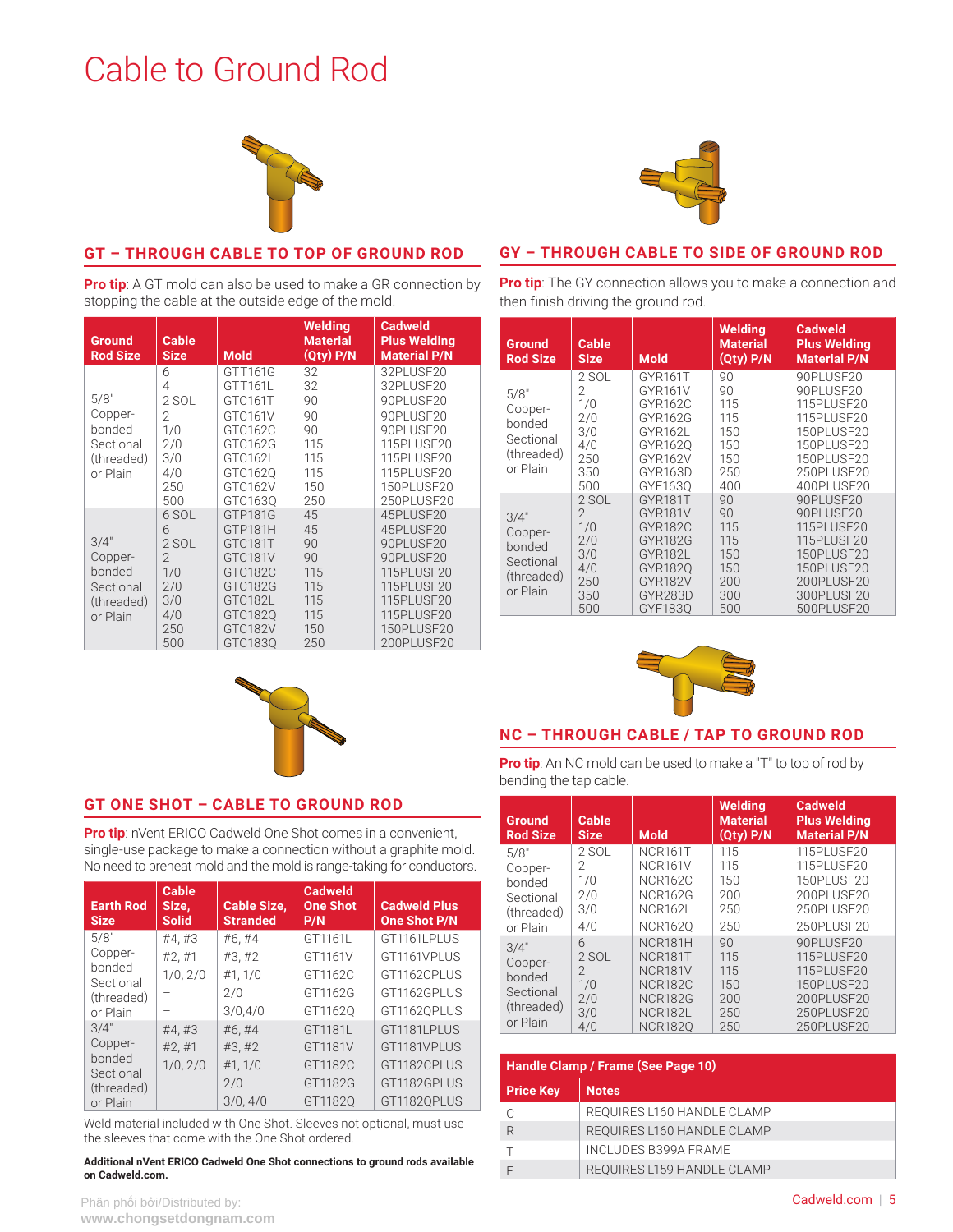### <span id="page-5-0"></span>Cable to Bus / Lug





**LJ – CABLE TO BUSBAR**

| <b>Bus Or</b><br><b>Lug Size</b> | <b>Cable</b><br><b>Size</b> | <b>Mold</b> | Welding<br><b>Material</b><br>$(Qty)$ $P/N$ | <b>Cadweld</b><br><b>Plus Welding</b><br><b>Material P/N</b> |
|----------------------------------|-----------------------------|-------------|---------------------------------------------|--------------------------------------------------------------|
|                                  | 2 SOL                       | LAC1TCE     | 45                                          | 45PLUSF20                                                    |
|                                  | 2                           | LAC1VCE     | 45                                          | 45PLUSF20                                                    |
| $1/8" \times 1"$                 | 1/0                         | LAC2CCE     | 45                                          | 45PLUSF20                                                    |
| Lug / Bus                        | 2/0                         | LAC2GCE     | 65                                          | 65PLUSF20                                                    |
|                                  | 3/0                         | LAC2LCE     | 65                                          | 65PLUSF20                                                    |
|                                  | 4/0                         | LAC2OCE     | 65                                          | 65PLUSF20                                                    |
|                                  | 1/0                         | LAC2CEE     | 65                                          | 65PLUSF20                                                    |
|                                  | 2/0                         | LAC2GEE     | 65                                          | 65PLUSF20                                                    |
| $1/4$ " $\times$ 1"              | 4/0 SOL                     | LAC2PEE     | 90                                          | 90PLUSF20                                                    |
| Lug / Bus                        | 4/0                         | LAC20EE     | 90                                          | 90PLUSF20                                                    |
|                                  | 300                         | LAC3AEE     | 90                                          | 90PLUSF20                                                    |
|                                  | 350                         | LAC3DEE     | 115                                         | 115PLUSF20                                                   |
|                                  | 4/0                         | LAC2QEG     | 90                                          | 90PLUSF20                                                    |
| $1/4"$ x                         | 250                         | LAC2VEG     | 90                                          | 90PLUSF20                                                    |
| $1 - 1/2"$                       | 350                         | LAC3DEG     | 115                                         | 115PLUSF20                                                   |
| Lug/Bus                          | 500                         | LAC30EG     | 200                                         | 200PLUSF20                                                   |

**Pro tip**: The LJ connection is the easiest, simplest connection to make to busbar.

| <b>Bus Or</b><br><b>Lug Size</b> | Cable<br><b>Size</b> | <b>Mold</b> | <b>Welding</b><br><b>Material</b><br>$(Qty)$ $P/N$ | Cadweld<br><b>Plus Welding</b><br><b>Material P/N</b> |
|----------------------------------|----------------------|-------------|----------------------------------------------------|-------------------------------------------------------|
|                                  | 6                    | LJCEG1H     | 65                                                 | 65PLUSF20                                             |
|                                  | 2 SOL                | LJCEG1T     | 65                                                 | 65PLUSE20                                             |
| $1/4"$ x                         | 2                    | LJCEG1V     | 65                                                 | 65PLUSF20                                             |
| $1 - 1/2"$                       | 1/0                  | LJCEG2C     | 90                                                 | 90PLUSE20                                             |
| & Wider                          | 2/0                  | LJCEG2G     | 90                                                 | 90PLUSF20                                             |
| Lug/Bus                          | 3/0                  | LJCEG2L     | 90                                                 | 90PLUSE20                                             |
|                                  | 4/0                  | LJCEG2Q     | 90                                                 | 90PLUSF20                                             |
|                                  | 500                  | LJCEG30     | 200                                                | 200PLUSF20                                            |

|                             | Handle Clamp / Frame (See Page 10) |  |  |
|-----------------------------|------------------------------------|--|--|
| <b>Price Key</b><br>  Notes |                                    |  |  |
|                             | REQUIRES L160 HANDLE CLAMP         |  |  |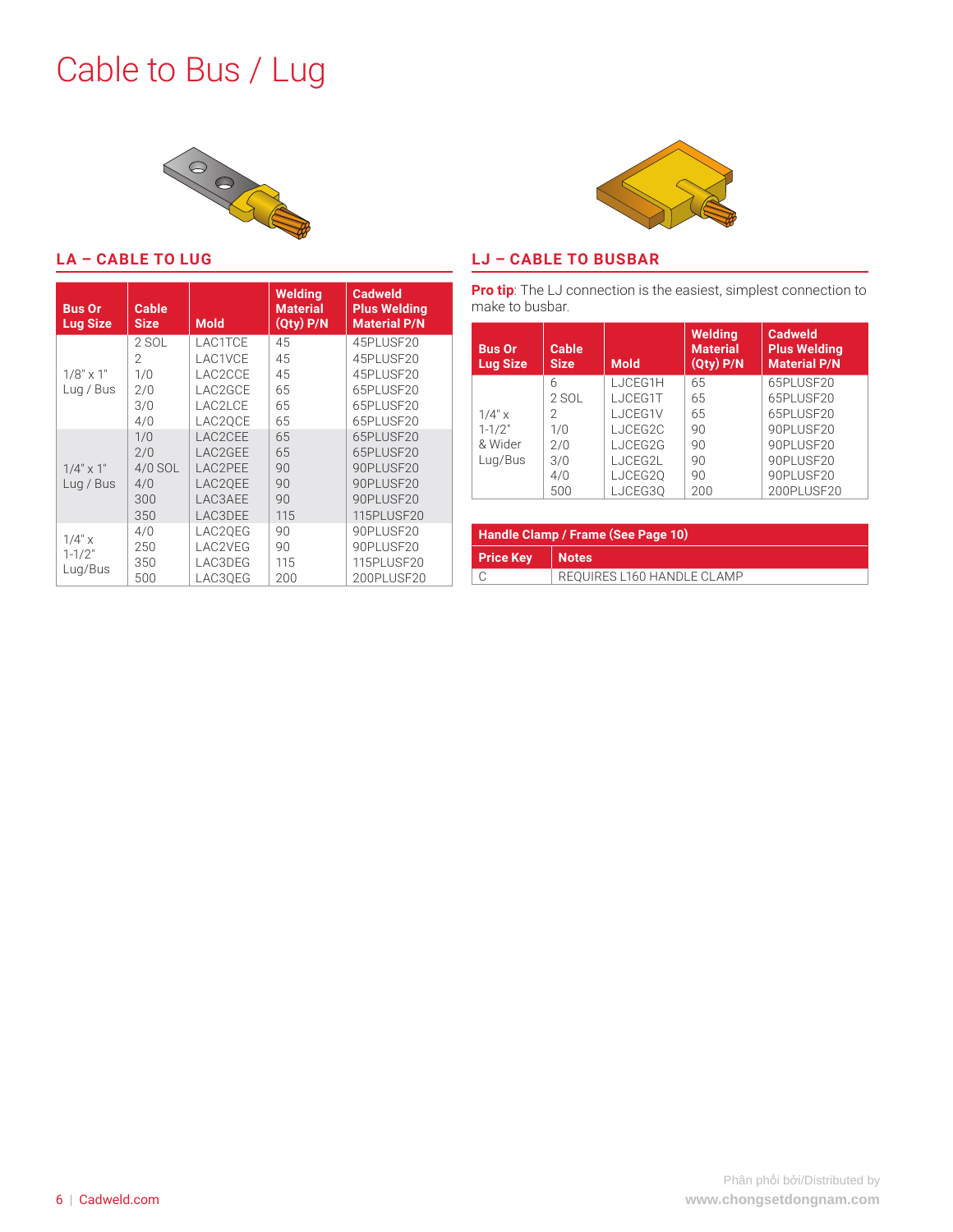## <span id="page-6-0"></span>Cable to Steel Surface

**Pro tip**: Make sure that the steel surface is cleaned according the Cadweld mold instructions and use tools that do not leave residue on the surface.



#### **VS – CABLE TO VERTICAL STEEL**

| <b>Surface</b>                                    | <b>Cable Size</b>                                       | <b>Mold</b>                                                                                                                                                           | Welding<br><b>Material</b><br>$\overline{Qty}$ P/N    | Cadweld<br><b>Plus Welding</b><br><b>Material P/N</b>                                                                |
|---------------------------------------------------|---------------------------------------------------------|-----------------------------------------------------------------------------------------------------------------------------------------------------------------------|-------------------------------------------------------|----------------------------------------------------------------------------------------------------------------------|
| Flat<br>Surface                                   | 6<br>4<br>2 SOL<br>2<br>1/0<br>2/0<br>3/0<br>4/0<br>500 | VSC <sub>1</sub> H<br>VSC <sub>1</sub> L<br>VSC <sub>1</sub> T<br>VSC <sub>1</sub> V<br>VSC <sub>2C</sub><br>VSC <sub>2G</sub><br>VSC2L<br>VSC <sub>20</sub><br>VSC3Q | 45<br>45<br>45<br>45<br>90<br>90<br>115<br>115<br>200 | 45PLUSF20<br>45PLUSF20<br>45PLUSF20<br>45PLUSF20<br>90PLUSF20<br>90PLUSF20<br>115PLUSE20<br>115PLUSF20<br>200PLUSE20 |
| $1 - 1/4"$ to<br>4" Pipe                          | $2$ SOL                                                 | VSC1VV3C                                                                                                                                                              | 45                                                    | 45PLUSF20                                                                                                            |
| $1 - 1/2$ " to<br>4" Pipe<br>$2"$ to $4"$<br>Pipe | 4<br>$\mathfrak{D}$<br>2/0<br>4/0                       | VSC1LV3C<br>VSC1TV3C<br>VSC2GV3C<br>VSC2QV3C                                                                                                                          | 45<br>45<br>90<br>115                                 | 45PLUSF20<br>45PLUSF20<br>90PLUSF20<br>115PLUSF20                                                                    |
| 4" to 6"<br>Pipe                                  | 2 SOL<br>4/0                                            | VSC1TV5C<br>VSC2QV5C                                                                                                                                                  | 45<br>115                                             | 45PLUSF20<br>115PLUSE20                                                                                              |

#### **VF – CABLE TO VERTICAL STEEL**

| <b>Surface</b>    | <b>Cable Size</b> | <b>Mold</b>       | <b>Welding</b><br><b>Material</b><br>(Qty) P/N | <b>Cadweld</b><br><b>Plus Welding</b><br><b>Material P/N</b> |
|-------------------|-------------------|-------------------|------------------------------------------------|--------------------------------------------------------------|
|                   | 4                 | VFC1L             | 65                                             | 65PLUSE20                                                    |
|                   | 2 SOL             | VFC1T             | 65                                             | 65PLUSE20                                                    |
| Flat              | 2                 | VFC1V             | 65                                             | 65PLUSF20                                                    |
| Surface           | 2/0               | VFC <sub>2G</sub> | 150                                            | 150PLUSF20                                                   |
|                   | 3/0               | VFR2L             | 200                                            | 200PLUSF20                                                   |
|                   | 4/0               | VFR <sub>20</sub> | 200                                            | 200PLUSF20                                                   |
| $2"$ to $4"$ Pipe | 2 SOL             | VFC1TV3C          | 65                                             | 65PLUSF20                                                    |



#### **HA – CABLE TO HORIZONTAL STEEL**

| <b>Cable</b><br><b>Size</b> | <b>Mold</b> | Welding<br><b>Material</b><br>$(Qty)$ P/N | Cadweld<br><b>Plus Welding</b><br><b>Material P/N</b> |
|-----------------------------|-------------|-------------------------------------------|-------------------------------------------------------|
| 6 SOL                       | HAA1G       | 45                                        | 45PLUSF20                                             |
| 6                           | HAA1H       | 45                                        | 45PLUSF20                                             |
| 4                           | HAA1L       | 45                                        | 45PLUSF20                                             |
| $2$ SOL                     | HAA1T       | 45                                        | 45PLUSF20                                             |
| 2                           | HAA1V       | 45                                        | 45PLUSF20                                             |



#### **HS – CABLE TO HORIZONTAL STEEL**

| Cable<br><b>Size</b> | <b>Mold</b>        | <b>Welding</b><br><b>Material</b><br>$(Qty)$ $P/N$ | <b>Cadweld</b><br><b>Plus Welding</b><br><b>Material P/N</b> |
|----------------------|--------------------|----------------------------------------------------|--------------------------------------------------------------|
| 1/0                  | HSC <sub>2C</sub>  | 90                                                 | 90PLUSF20                                                    |
| 2/0                  | HSC <sub>2G</sub>  | 90                                                 | 90PLUSE20                                                    |
| 3/0                  | HSC2L              | 115                                                | 115PLUSF20                                                   |
| 4/0                  | HSC <sub>20</sub>  | 115                                                | 115PLUSE20                                                   |
| 250                  | HSC <sub>2</sub> V | 115                                                | 115PLUSF20                                                   |
| 350                  | HSC3D              | 200                                                | 200PLUSF20                                                   |
| 500                  | HSC3Q              | 200                                                | 200PLUSF20                                                   |



#### **VB – CABLE TO VERTICAL STEEL**

| <b>Surface</b>               | Cable<br><b>Size</b>                                          | <b>Mold</b>                                                                                                        | Welding<br><b>Material</b><br>$(Qty)$ $P/N$                  | <b>Cadweld</b><br><b>Plus Welding</b><br><b>Material P/N</b>                                                            |
|------------------------------|---------------------------------------------------------------|--------------------------------------------------------------------------------------------------------------------|--------------------------------------------------------------|-------------------------------------------------------------------------------------------------------------------------|
| Flat<br>Surface              | 4<br>2 SOL<br>2<br>1/0<br>2/0<br>3/0<br>4/0 SOL<br>4/0<br>500 | VBC <sub>1</sub> L<br>VBC1T<br>VBC1V<br>VBC <sub>2C</sub><br>VBC <sub>2G</sub><br>VBC2L<br>VBC2P<br>VBC2Q<br>VBC30 | 65<br>65<br>65<br>115<br>115<br>150<br>150<br>150<br>(2) 150 | 65PLUSF20<br>65PLUSF20<br>65PLUSE20<br>115PLUSF20<br>115PLUSF20<br>150PLUSE20<br>150PLUSE20<br>150PLUSE20<br>300PLUSE20 |
| $1 - 1/4"$ to<br>3-1/2" Pipe | 4/0                                                           | VBC20V3C                                                                                                           | 150                                                          | <b>150PLUSF20</b>                                                                                                       |
|                              | 2 SOL<br>4 SOL<br>$\mathfrak{D}$                              | VBC1TV3C<br>VBC1KV3C<br>VBC1VV3C                                                                                   | 65<br>65<br>65                                               | 65PLUSF20<br>65PLUSF20<br>65PLUSF20                                                                                     |

| Handle Clamp / Frame (See Page 10) |  |  |  |
|------------------------------------|--|--|--|
| <b>Notes</b>                       |  |  |  |
| INCLUDES FRAME WITH HANDLE         |  |  |  |
| REOUIRES L160 HANDLE CLAMP         |  |  |  |
| REOUIRES L160 HANDLE CLAMP         |  |  |  |
|                                    |  |  |  |

**Pro tip**: B396 magnetic handle clamp can be used for flat vertical steel, and B160V can be used for vertical steel pipes up to 4".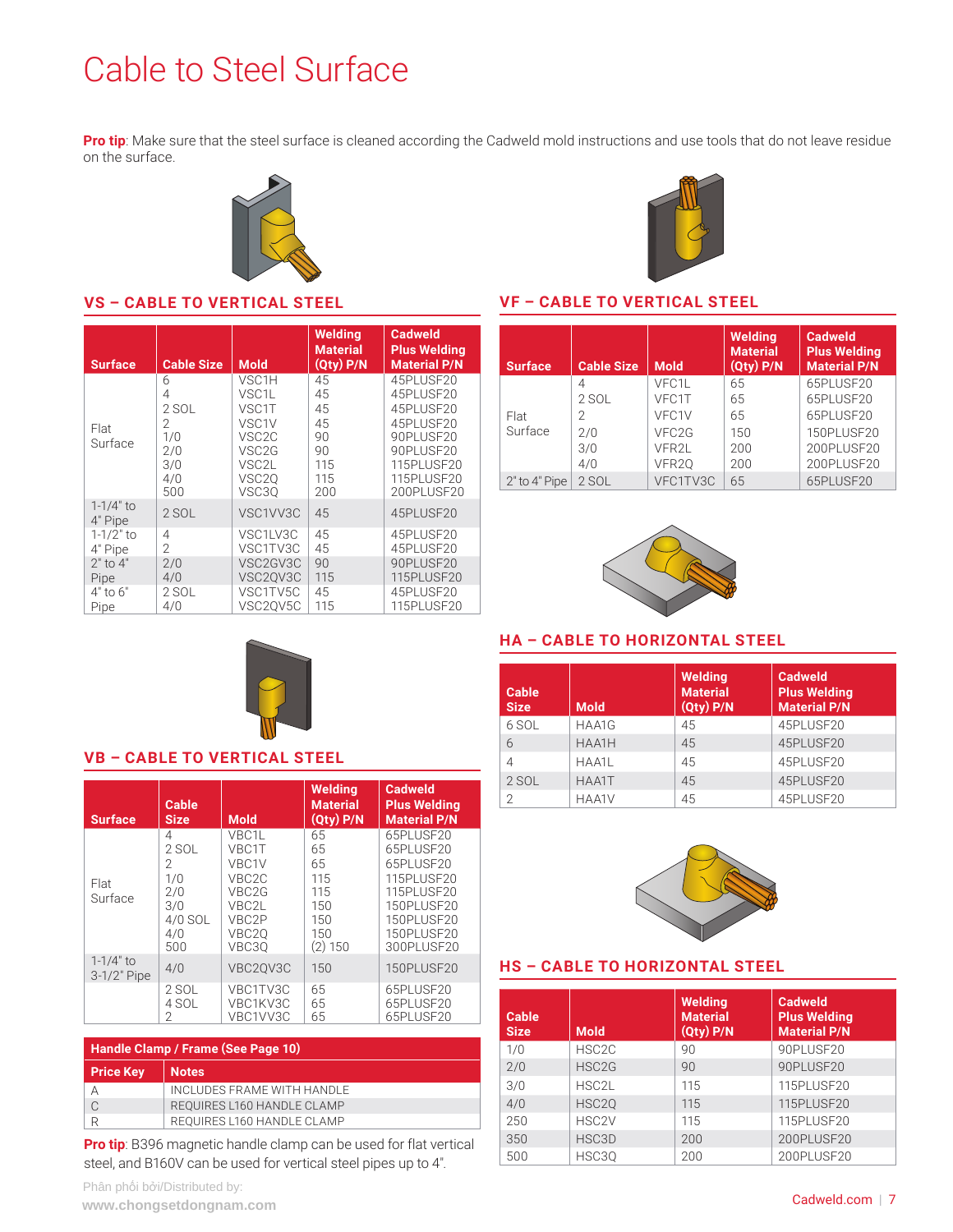## <span id="page-7-0"></span>Cable to Rebar

**RR – CABLE TO REBAR**

**Pro tip**: Packing of some sort is required for most rebar connections, and one is required for each weld. The packing is not optional.



#### **RD – CABLE TO REBAR**

#### **Rebar Size Cable Size Mold Welding Material (Qty) P/N Cadweld Plus Welding Material P/N Packing P/N** #4 1/0 RRC522C 90 90PLUSF20 B141A 2/0 | RRC522G | 90 | 90PLUSF20 | B141A 3/0 RRC522L 115 115PLUSF20 B141A<br>4/0 RRC5220 115 115PLUSF20 B141A 4/0 RRC522Q 115 115PLUSF20<br>4 RRA531L 32 32PLUSF20 #5 32 | 32PLUSF20 | B143A 2 | RRA531V | 45 | 45PLUSF20 | B143A 1/0 | RRC532C | 90 | 90PLUSF20 | B141A 2/0 RRC532G 90 90PLUSF20 B141A 3/0 | RRC532L | 115 | 115PLUSF20 | B141A 4/0 | RRC532Q | 115 | 115PLUSF20 | B141A #6 4 RRA541L 32 32PLUSF20 B143B<br>2 RRA541V 45 45PLUSF20 B143B 45 PLUSF20 | B143 B 1/0 | RRH542C | 90 | 90PLUSF20 | B144C 2/0 RRH542G 90 90PLUSF20 B144C 3/0 RRH542L 115 115PLUSF20 B144C 4/0 | RRH542Q | 115 | 115PLUSF20 | B144C





#### **RJ – CABLE TO REBAR**

| <b>Rebar</b><br><b>Size</b> | <b>Cable</b><br><b>Size</b> | <b>Mold</b>    | <b>Welding</b><br><b>Material</b><br>(Qty) P/N | <b>Cadweld</b><br><b>Plus Welding</b><br><b>Material P/N</b> | <b>Packing</b><br>P/N |
|-----------------------------|-----------------------------|----------------|------------------------------------------------|--------------------------------------------------------------|-----------------------|
|                             | 6                           | RJC521H        | 45                                             | 45PLUSF20                                                    | <b>B140A</b>          |
|                             | 4                           | RJC521L        | 65                                             | 65PLUSF20                                                    | <b>B140A</b>          |
|                             | 2                           | <b>RJC521V</b> | 65                                             | 65PLUSF20                                                    | <b>B140A</b>          |
| #4                          | 1/0                         | RJC522C        | 115                                            | 115PLUSF20                                                   | <b>B140A</b>          |
|                             | 2/0                         | <b>RJC522G</b> | 115                                            | 115PLUSE20                                                   | <b>B140A</b>          |
|                             | 3/0                         | RJC522L        | 150                                            | 150PLUSF20                                                   | <b>B140A</b>          |
|                             | 4/0                         | <b>RJC5220</b> | 150                                            | 150PLUSF20                                                   | <b>B140A</b>          |
|                             | 1/0                         | RJC532C        | 115                                            | 115PLUSF20                                                   | <b>B140A</b>          |
| #5                          | 2/0                         | RJC532G        | 115                                            | 115PLUSE20                                                   | <b>B140A</b>          |
|                             | 3/0                         | RJC532L        | 150                                            | 150PLUSE20                                                   | <b>B140A</b>          |
|                             | 4/0                         | <b>RJC5320</b> | 150                                            | 150PLUSF20                                                   | <b>B140A</b>          |
|                             | 1/0                         | <b>RJC542C</b> | 115                                            | 115PLUSF20                                                   | <b>B140B</b>          |
| #6                          | 2/0                         | <b>RJC542G</b> | 115                                            | 115PLUSF20                                                   | <b>B140B</b>          |
|                             | 3/0                         | RJC542L        | 150                                            | 150PLUSF20                                                   | <b>B140B</b>          |
|                             | 4/0                         | <b>RJC5420</b> | 150                                            | 150PLUSF20                                                   | <b>B140B</b>          |

| <b>Rebar Packing</b> |                                                       |  |                                  |  |
|----------------------|-------------------------------------------------------|--|----------------------------------|--|
| P/N                  | <b>Description</b>                                    |  | <b>Qty. Per</b><br><b>Carton</b> |  |
| <b>B140A</b>         | Copper Shim,<br>$0.13" \times 3" \times 1.5"$         |  | 50                               |  |
| <b>B140B</b>         | Copper Shim,<br>$0.013" \times 3" \times 2.5"$        |  | 50                               |  |
| B141A*               | Copper Shim,<br>$0.13" \times 3" \times 1.5"$         |  | 50                               |  |
| <b>B143A</b>         | Ceramic Packing.<br>$0.25" \times 1.75" \times 1.77"$ |  | 20                               |  |
| <b>B143B</b>         | Ceramic Packing,<br>$0.25" \times 2" \times 1.75"$    |  | 20                               |  |
| <b>B144A</b>         | Ceramic Packing,<br>$0.25" \times 3" \times 3"$       |  | 20                               |  |
| <b>B144C</b>         | Ceramic Packing,<br>$0.25" \times 3" \times 3"$       |  | 20                               |  |

\*Each piece of B141A includes 2 copper shims as required per rebar connection

| Handle Clamp / Frame (See Page 10) |                                   |  |
|------------------------------------|-----------------------------------|--|
| <b>Price Key</b>                   | <b>Notes</b>                      |  |
| А                                  | INCLUDES FRAME WITH HANDLE        |  |
| C                                  | REQUIRES L160 HANDLE CLAMP        |  |
| Н                                  | INCLUDES TOGGLE FRAME WITH HANDLE |  |
| M                                  | INCLUDES FRAME WITH HANDLE        |  |

#### 8 | [Cadweld.com](http://Cadweld.com)

Phân phối bởi/Distributed by **www.chongsetdongnam.com**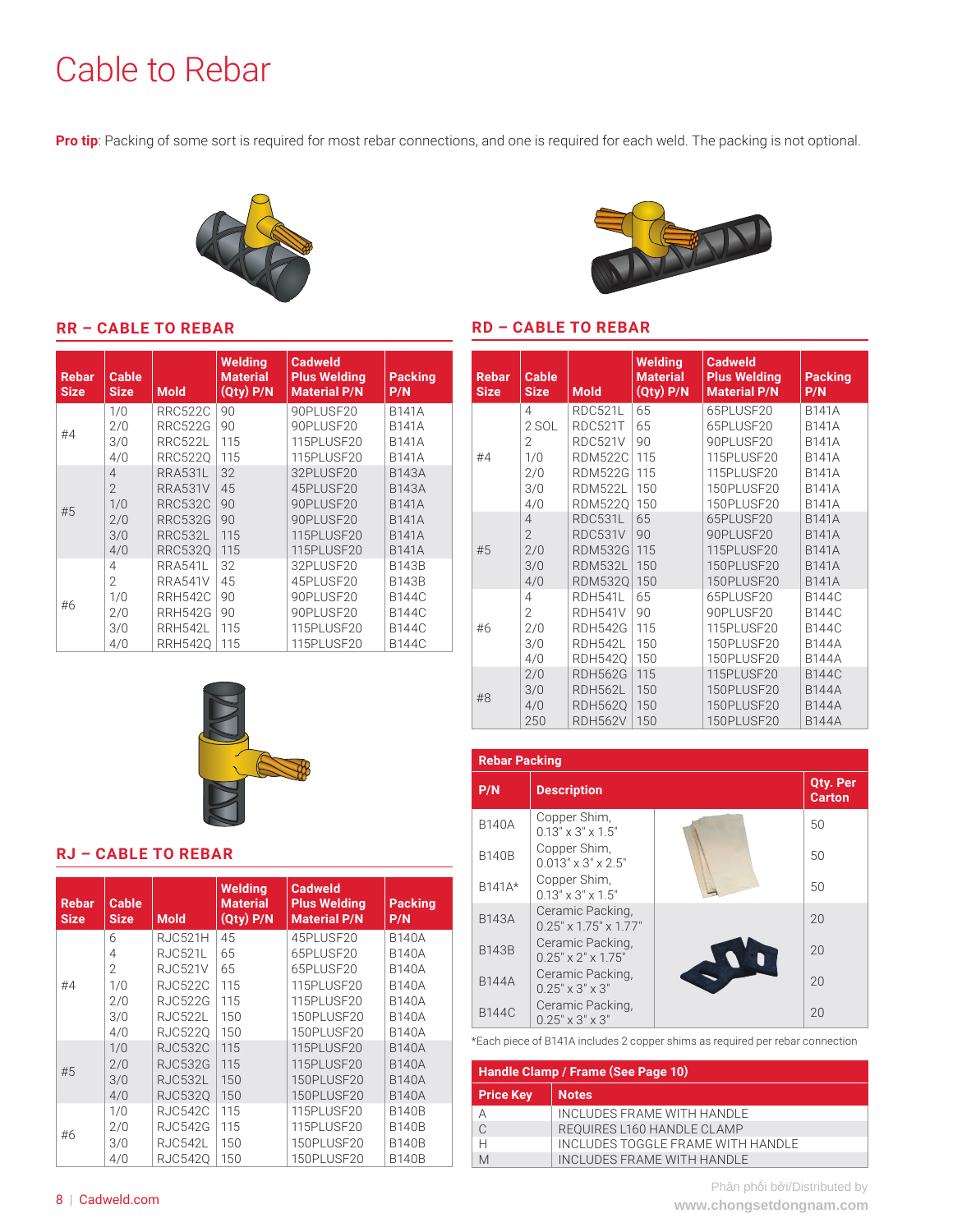## <span id="page-8-0"></span>Materials, Tools & Accessories



Traditional Cadweld Carrier Cadweld Plus





**L160** Handle Clamps



**T313** Card Cleaning Brush



**T314**



Cable Cleaning Brush

Rasp





**T403**



Flint Ignitor



**PLUSCU2L6**

**B160V** Chain Support Clamp



**B265** Cable Clamp

| <b>Cadweld Welding Material</b> |                     |                        |  |  |
|---------------------------------|---------------------|------------------------|--|--|
| <b>Traditional</b>              | <b>Cadweld Plus</b> | <b>Qty. Per Carton</b> |  |  |
| 15                              | 15PLUSF20           | 20                     |  |  |
| 25                              | 25PLUSF20           | 20                     |  |  |
| 32                              | 32PLUSF20           | 20                     |  |  |
| 45                              | 45PLUSF20           | 20                     |  |  |
| 65                              | 65PLUSF20           | 20                     |  |  |
| 90                              | 90PLUSF20           | 10                     |  |  |
| 115                             | 115PLUSF20          | 10                     |  |  |
| 150                             | 150PLUSF20          | 10                     |  |  |
| 200                             | 200PLUSF20          | 10                     |  |  |
| 250                             | 250PLUSF20          | 10                     |  |  |
| $(2)$ 150                       | 300PLUSF20          | 10                     |  |  |
| $(2)$ 200                       | 400PLUSF20          | 10                     |  |  |
| 500                             | 500PLUSF20          | 10                     |  |  |

### **ADAPTING MOLDS TO FIT CONDUCTORS**

Cables smaller than indicated on mold tag can be welded by using either Wrap Sleeves or Adapter Sleeves

#### **nVent ERICO Cadweld Wrap Sleeve B140A**

Cadweld Wrap Sleeve is wrapped around the cable until the diameter is about the same as the cable opening in the mold.



#### **nVent ERICO Cadweld Adapter Sleeves**

Cadweld Adapter Sleeves are used to adapt a limited range of smaller size cables to a larger size Cadweld mold.

#### **CADWELD ADAPTER SLEEVES**

| <b>Cable Size</b>        |              |                                |                                 |
|--------------------------|--------------|--------------------------------|---------------------------------|
| <b>Concentric Strand</b> | <b>Solid</b> | <b>Adapter Sleeve Part No.</b> | <b>Use in Mold for Stranded</b> |
| #12, 14                  | #10, 12, 14  | B1331H                         | #6                              |
| #7, 8, 10                | #6, 8        | B1331L                         | #4                              |
| #6                       | #5           | B112                           | #2                              |
| #4,5                     | #3, 4        | <b>B1331V</b>                  | #2                              |
| #3, 4                    | #2           | B1331Y                         | #1                              |
| #2                       | #1           | B1332C                         | 1/0                             |
| #1                       | 1/0          | B1332G                         | 2/0                             |
| 1/0, 1                   | 2/0          | B1332L                         | 3/0                             |
| 2/0, 1/0                 | 3/0          | B13320                         | 4/0                             |

*Cadweld Accessories can be of U.S. or non-U.S. origin.*



**T394** Mold Cleaning Brush



**T111**

**B396** Magnetic Handle Clamp

Surefire™ Torch Head



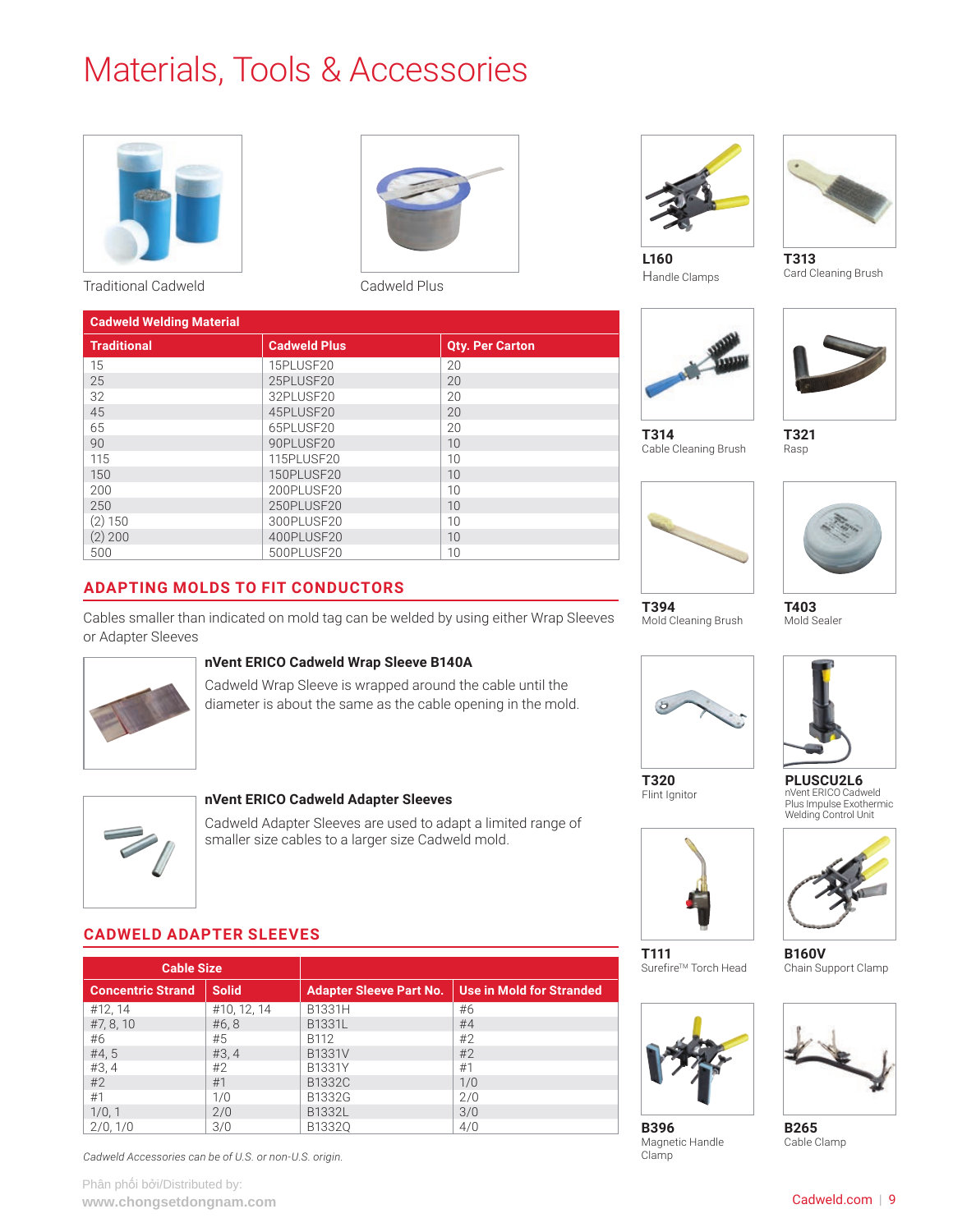## <span id="page-9-0"></span>nVent ERICO Cadweld Molds

A graphite mold is used for making most nVent connections. nVent molds will generally last an average of 50 or more connections under normal usage.

#### **Price Key and Handle Clamp and/or Frames**

Handle clamps are required for most molds. Specialized frames with handles are used on some molds. The following handle clamps are most widely used.

L160 for all molds having a "C", "E", "R" and "Q" mold price key (3" wide molds)

L159 for all molds having a "D", "F", "J" and "Z" mold price key (4" wide molds)

Handle Clamps with an "XL" prefix are for use with the Cadweld Exolon system and do not come with a flint igniter. Mini E-Z Change Clamps for use with mini-welders.

Pictured Below are the Molds and / or Frames and Handles for the Various Price Key Molds:

#### **PRICE KEY MOLDS: A, C, D, F, R, Q, Z, E, J**



"A" Price Key Mold Includes Hold Down Frame



"C", "D", "F", "R", "Q" and "Z" Price Key Mold L160 or L159 Handle Clamp Required (sold separately)



"E" and "J" Price Key Mold L160 or L159 Handle Clamp Required (sold separately) *Note: Frame is required in order to make connections with "E" and "J" Price Key Molds.*

#### **PRICE KEY MOLDS: Q, Z, 3, 4, M, V**

**Pro tip**: Pro tip: XBQ and XBZ, as well as the XB3 and XB4 molds simplify making cable "X" connections. These are preferred molds as compared to the older XBM and XBV versions.



"Q" and "Z" Price Key Mold L160 or L159 Handle Clamp Required (sold separately)



"3" and "4" Price Key Mold Mold L163 or L164 Handle Clamp Required (sold separately)



"M" and "V" Price Key Mold Includes Frame with Handles *Note: Frame is required in order to make connections with "M" and "V" Price Key Molds.*